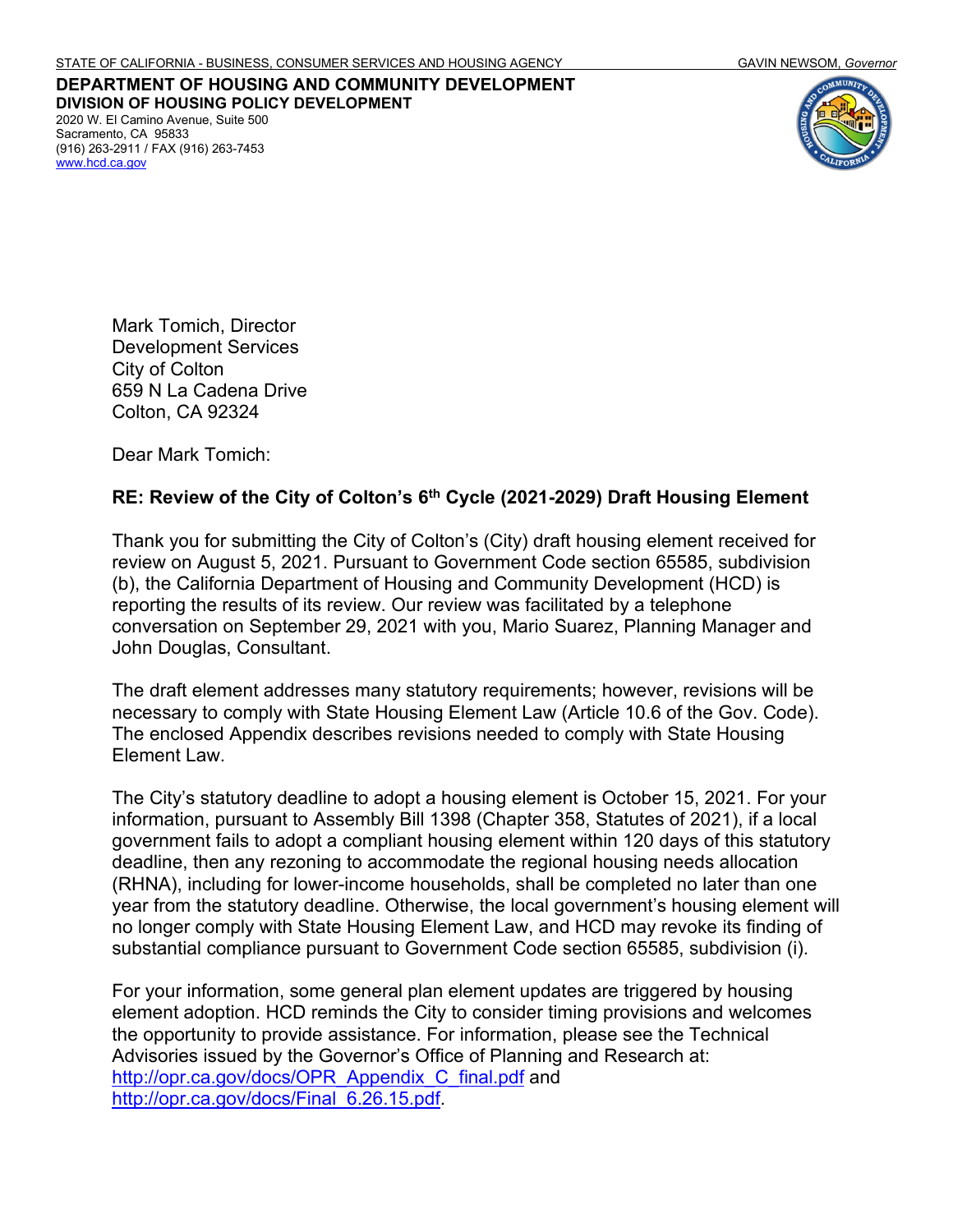Mark Tomich, Director Page 2

Public participation in the development, adoption and implementation of the housing element is essential to effective housing planning. Throughout the housing element process, the City should continue to engage the community, including organizations that represent lower-income and special needs households, by making information regularly available and considering and incorporating comments where appropriate.

Pursuant to Government Code section 65583.3, subdivision (b), the City must utilize standards, forms, and definitions adopted by HCD when preparing the sites inventory. Please see HCD's housing element webpage at [https://www.hcd.ca.gov/community](https://www.hcd.ca.gov/community-development/housing-element/index.shtml#element)[development/housing-element/index.shtml#element](https://www.hcd.ca.gov/community-development/housing-element/index.shtml#element) for a copy of the form and instructions. The City can reach out to HCD at [sitesinventory@hcd.ca.gov](mailto:sitesinventory@hcd.ca.gov) for technical assistance. Please note, upon adoption of the housing element, the City must submit an electronic version of the sites inventory with its adopted housing element to [sitesinventory@hcd.ca.gov.](mailto:sitesinventory@hcd.ca.gov)

Several federal, state, and regional funding programs consider housing element compliance as an eligibility or ranking criteria. For example, the CalTrans Senate Bill (SB) 1 Sustainable Communities grant; the Strategic Growth Council and HCD's Affordable Housing and Sustainable Communities programs; and HCD's Permanent Local Housing Allocation consider housing element compliance and/or annual reporting requirements pursuant to Government Code section 65400. With a compliant housing element, the City will meet housing element requirements for these and other funding sources.

HCD appreciates the City's staff and its consultants' hard work provided during our review. We are committed to assisting the City in addressing all statutory requirements of State Housing Element Law. If you have any questions or need additional technical assistance, please contact Divya Sen, of our staff, at Divya Sen@hcd.ca.gov.

Sincerely,

Paul McDougall

**Enclosure**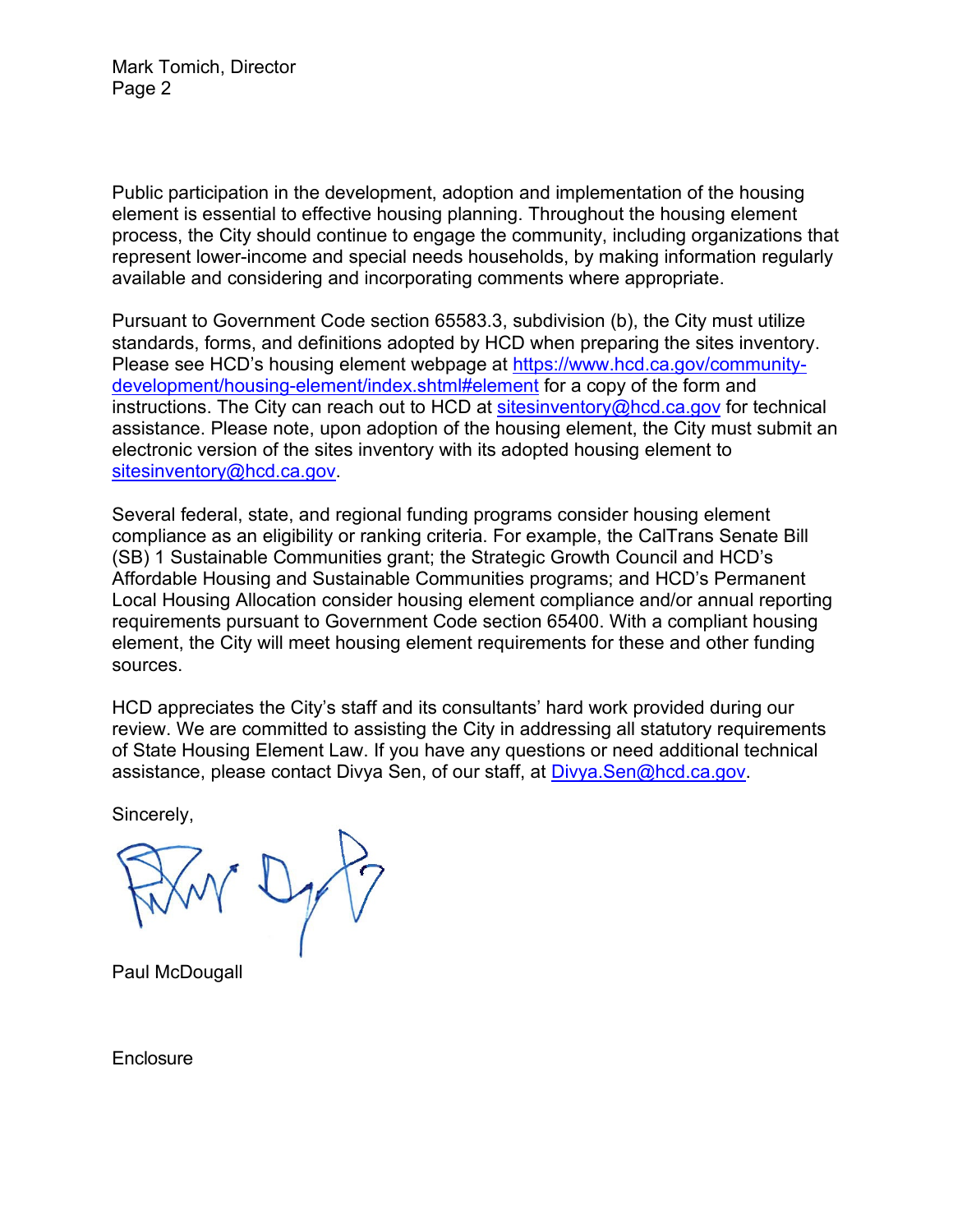# **APPENDIX CITY OF COLTON**

The following changes are necessary to bring the City's housing element into compliance with Article 10.6 of the Government Code. Accompanying each recommended change, we cite the supporting section of the Government Code.

Housing element technical assistance information is available on HCD's website at [http://www.hcd.ca.gov/community-development/housing-element/housing-element-memos.shtml.](http://www.hcd.ca.gov/community-development/housing-element/housing-element-memos.shtml) Among other resources, the housing element section contains HCD's latest technical assistance tool, *Building Blocks for Effective Housing Elements (Building Blocks),* available at <http://www.hcd.ca.gov/community-development/building-blocks/index.shtml> and includes the Government Code addressing State Housing Element Law and other resources.

### **A. Review and Revision**

*Review the previous element to evaluate the appropriateness, effectiveness, and progress in implementation, and reflect the results of this review in the revised element. (Gov. Code, § 65588 (a) and (b).)*

The review requirement is one of the most important features of the element update. The review of past programs should analyze the City's progress in implementation over the previous planning period. This information provides the basis for developing a more effective housing program.

Program Appropriateness: The element includes a program-by-program review including a comparison of prior objectives versus actual results (Appendix C), but also needs to identify which programs will be continued, revised, or deleted in the updated housing element. For additional information and sample analysis, see the Building Blocks at [http://www.hcd.ca.gov/community-development/building-blocks/getting-started/review](http://www.hcd.ca.gov/community-development/building-blocks/getting-started/review-revise.shtml)[revise.shtml.](http://www.hcd.ca.gov/community-development/building-blocks/getting-started/review-revise.shtml)

Special Needs Populations: As part of the review of programs in the past cycle, the element must provide an evaluation of the effectiveness of goals, policies, and related actions in meeting the housing needs of special needs populations (e.g., elderly, persons with disabilities, large households, female headed households, farmworkers and persons experiencing homelessness).

#### **B. Housing Needs, Resources, and Constraints**

1. *Affirmatively further[ing] fair housing (AFFH) in accordance with Chapter 15 (commencing with Section 8899.50) of Division 1 of Title 2…shall include an assessment of fair housing in the jurisdiction. (Gov. Code, § 65583, subd. (c)(10)(A).)*

While the element included some maps on racial characteristics, poverty status, and opportunity areas, the element generally did not address this requirement. The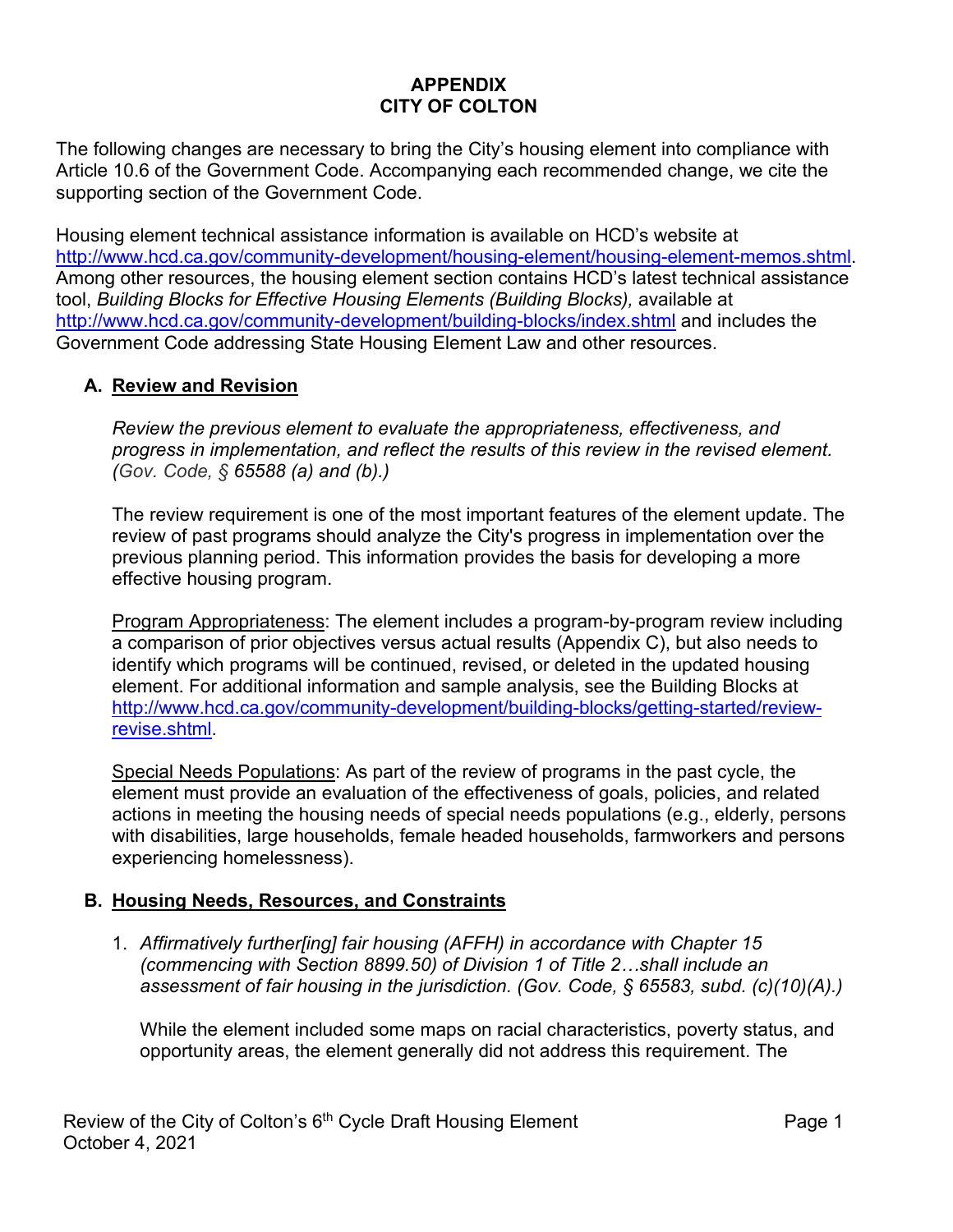element, among other things, must include outreach, an assessment of fair housing, identification, and prioritization of contributing factors to fair housing issues and goals and actions sufficient to overcome patterns of segregation and foster inclusive communities free from barriers that restrict access to opportunity.

For more information, please contact HCD and visit [https://www.hcd.ca.gov/community-development/affh/index.shtml.](https://www.hcd.ca.gov/community-development/affh/index.shtml)

2. *Include an analysis and documentation of household characteristics, including level of payment compared to ability to pay, housing characteristics, including overcrowding, and housing stock condition. (Gov. Code, § 65583, subd. (a)(2).)*

Housing Characteristics: While the element identifies the total number of overpaying households (p. 38), it must quantify and analyze the number of overpaying households by tenure (i.e., renter and owner). The element should also quantify vacancy by tenure (i.e., renter and owner). For additional information and sample analysis, see the Building Blocks at [http://www.hcd.ca.gov/community-development/housing](http://www.hcd.ca.gov/community-development/housing-element/housing-element-memos.shtml)[element/housing-element-memos.shtml.](http://www.hcd.ca.gov/community-development/housing-element/housing-element-memos.shtml)

3. *An inventory of land suitable and available for residential development, including vacant sites and sites having realistic and demonstrated potential for redevelopment during the planning period to meet the locality's housing need for a designated income level, and an analysis of the relationship of zoning and public facilities and services to these sites. (Gov. Code, § 65583, subd. (a)(3).)*

The City has a regional housing needs allocation (RHNA) of 5,434 housing units, of which 1,986 are for lower-income households. To address this need, the element relies on approved projects, vacant sites, underutilized sites and accessory dwelling units (ADUs). To demonstrate the adequacy of these sites and strategies to accommodate the City's RHNA, the element must include complete analyses:

Previously Identified Nonvacant and Vacant Sites: The element must indicate if sites identified in the inventory were previously identified in past housing elements. If nonvacant sites identified in a prior adopted housing element or vacant sites identified in two or more consecutive planning periods, the sites are inadequate to accommodate housing for lower-income households unless:

- The site's current zoning is appropriate for the development of housing affordable to lower-income households by either including analysis or meeting the appropriate density; and
- The site is subject to a housing element program that requires rezoning within three years of the beginning of the planning period to allow residential use by-right for housing developments in which at least 20 percent of the units are affordable to lower-income households. (Gov. Code, § 65583.2, subd. (c).)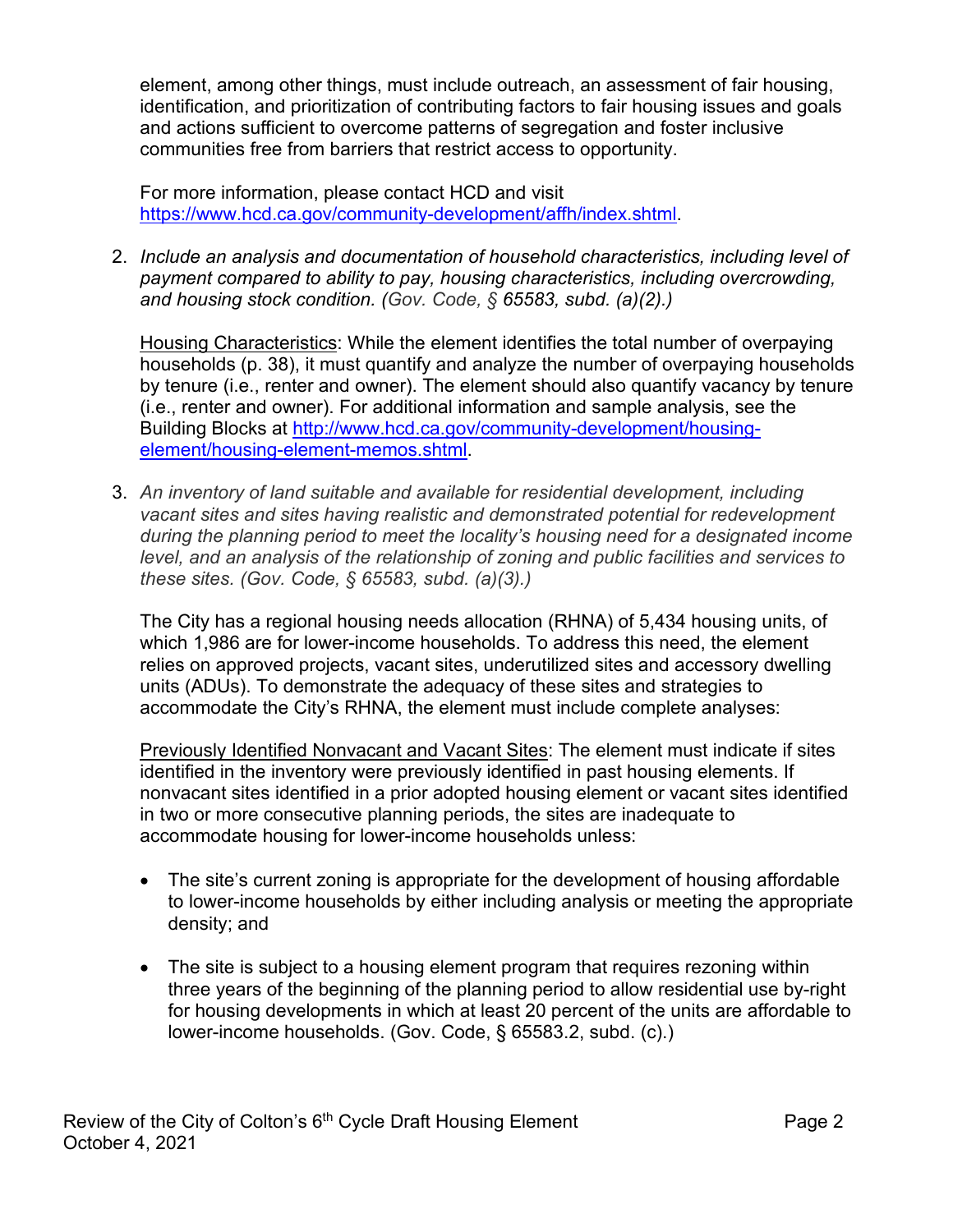Realistic Capacity: While the element provides assumptions of buildout for sites included in the inventory, it must also support these assumptions. For example, the element should demonstrate what specific trends, factors, and other evidence led to the assumptions. The estimate of the number of units for each site must be adjusted as necessary, based on the land use controls and site improvements, typical densities of existing or approved residential developments at a similar affordability level in that jurisdiction, and on the current or planned availability and accessibility of sufficient water, sewer, and dry utilities. The element also must analyze the likelihood that the identified units will be developed as noted in the inventory in zones that allow 100 percent nonresidential uses (e.g., mixed-use and sites that can accommodate commercial). This analysis should consider the likelihood of nonresidential development, performance standards, and development trends supporting residential development. For additional information, see the Building Blocks at [http://www.hcd.ca.gov/community-development/building-blocks/site-inventory](http://www.hcd.ca.gov/community-development/building-blocks/site-inventory-analysis/analysis-of-sites-and-zoning.shtml#zoning)[analysis/analysis-of-sites-and-zoning.shtml#zoning.](http://www.hcd.ca.gov/community-development/building-blocks/site-inventory-analysis/analysis-of-sites-and-zoning.shtml#zoning)

Small Sites: The site inventory identifies small sites to accommodate the City's lowerincome RHNA. Sites smaller than a half-acre in size are deemed inadequate to accommodate housing for lower-income households unless it is demonstrated, with sufficient evidence, that sites are suitable to accommodate housing for lower-income households. The element should provide specific examples with the densities, affordability and, if applicable, circumstances leading to consolidation, such as common ownership. The element should relate these examples to the sites identified to accommodate the RHNA for lower-income households to demonstrate that these sites can adequately accommodate the City's lower-income housing need. For sites to accommodate a shortfall of lower-income level, the sites physically must accommodate at least 16 units. Based on a complete analysis, the City should consider adding or revising programs to include incentives for facilitating development on small sites.

Zoning for Lower-Income Households: While the element appears to indicate housing affordable to lower-income households can be accommodated on sites zoned R3 and R4 with densities of 20 to 25 dwelling units per acre, it does not include an analysis evaluating the adequacy of these zones. The element must include an analysis to demonstrate the adequacy of the R3 and R4 zones to encourage and facilitate the development of units affordable to lower-income households. The analysis should be based on factors such as market demand, development experience within zones, and specifically address the impacts of density on financial feasibility. For communities with densities that meet specific standards (at least 30 units per acre for Colton), this analysis is not required (Gov. Code, § 65583.2(c)(3)(B)).

Suitability of Nonvacant Sites: The element identifies nonvacant sites to accommodate the regional housing need for lower-income households (Table H-39). The element must describe the methodology used to determine the additional development potential of these sites within the planning period. The methodology shall consider factors including the extent to which existing uses may constitute an impediment to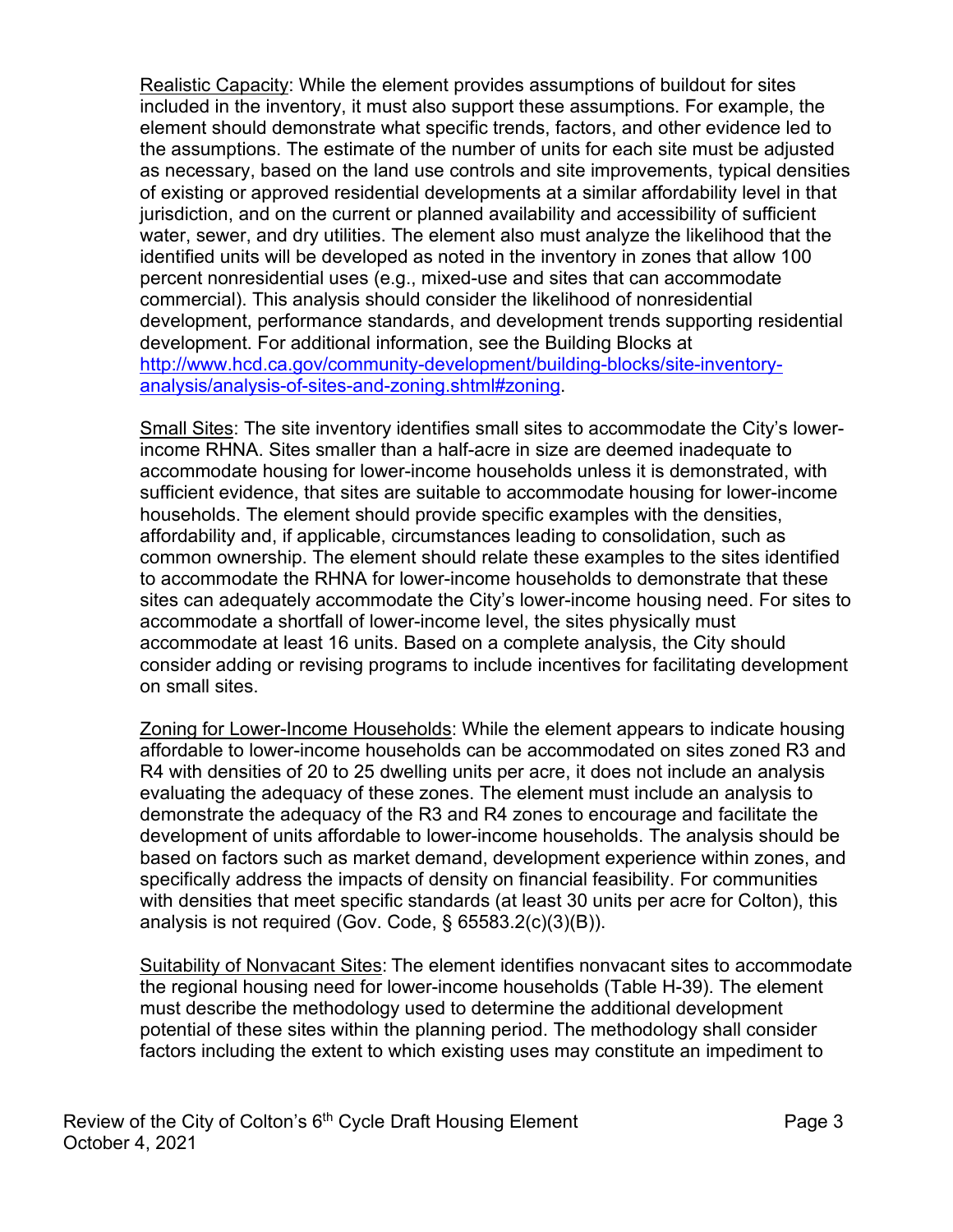additional residential development, the City's past experience with converting existing uses to higher density residential development, the current market demand for the existing use, an analysis of any existing leases or other contracts that would perpetuate the existing use or prevent redevelopment of the site for additional residential development, development trends, market conditions, and regulatory or other incentives or standards to encourage additional residential development on these sites. For example, the element could consider indicators such as age and condition of the existing structure, presence of expiring leases, expressed developer interest, low improvement to land value ratio, and other factors.

Accessory Dwelling Units (ADU): The element assumes an ADU buildout of 14 ADUs per year for a potential buildout of 112 units within the planning period. Given that the City has only produced an average of 5 units per year since 2018, the element must demonstrate this production level will be achievable in the planning period or rescale assumptions. For example, the element should be updated to include a realistic estimate of the potential for ADUs and include policies and programs that incentivize the production of ADUs. Depending on the analysis, the element must commit to monitor ADU production throughout the course of the planning period and implement additional actions if not meeting target numbers anticipated in the housing element. In addition to monitoring production, this program should also monitor affordability. Additional actions, if necessary, should be taken in a timely manner (e.g., within six months). Finally, if necessary, the degree of additional actions should be in stride with the degree of the gap in production and affordability. For example, if actual production and affordability of ADUs is far from anticipated trends, then rezoning or something similar would be an appropriate action. If actual production and affordability is near anticipated trends, then measures like additional outreach and marketing might be more appropriate.

Priority Water and Sewer: Water and sewer service providers must establish specific procedures to grant priority water and sewer service to developments with units affordable to lower-income households. (Gov. Code, § 65589.7.) Local governments are required to immediately deliver the housing element to water and sewer service providers. HCD recommends including a cover memo describing the City housing element, including the City and regional housing needs. The element must demonstrate compliance with these requirements or add or revise programs as appropriate. For additional information and a sample cover memo, see the Building Blocks at [http://www.hcd.ca.gov/community-development/building-blocks/other](http://www.hcd.ca.gov/community-development/building-blocks/other-requirements/priority-for-water-sewer.shtml)[requirements/priority-for-water-sewer.shtml.](http://www.hcd.ca.gov/community-development/building-blocks/other-requirements/priority-for-water-sewer.shtml)

Infrastructure: The element must demonstrate the sites in the inventory have access to existing or planned water, sewer, and other dry utilities. (Gov. Code, § 65583.2, subd. (b).)

Environmental Constraints: While the element generally describes the City is in Very High Fire Severity Zone (pp. 75-77), it must relate those conditions to identified sites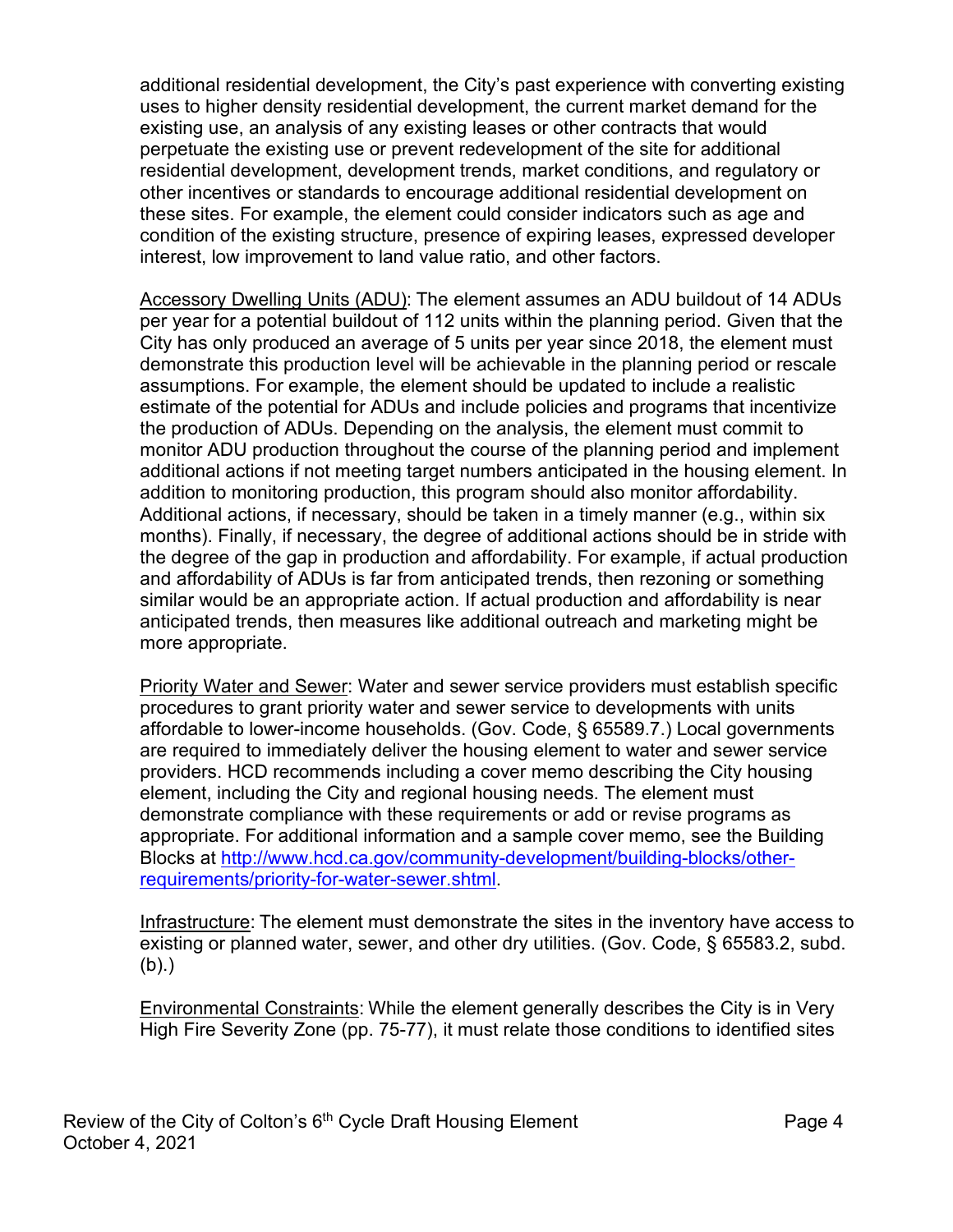and describe any other known environmental or other constraints that could impact housing development on identified sites in the planning period.

### Sites with Zoning for a Variety of Housing Types:

*Emergency Shelters*: The element mentions emergency shelters are permitted by-right in the M-1 light industrial (p. 65). The element should evaluate the available acreage for characteristics like parcel size, potential redevelopment or reuse opportunities, and proximity to services, and describe development standards. The City must ensure that the zoning adheres to the new parking requirement standards per AB 139 (Chapter 335, Statutes of 2019). AB 139 requires that the zone for emergency shelter allows for sufficient parking for the staff of the emergency shelter. The element must include programs as appropriate based on the outcomes of this analysis.

4. *An analysis of potential and actual governmental constraints upon the maintenance, improvement, or development of housing for all income levels, including the types of housing identified in paragraph (1) of subdivision (c), and for persons with disabilities as identified in the analysis pursuant to paragraph (7), including land use controls, building codes and their enforcement, site improvements, fees and other exactions required of developers, and local processing and permit procedures. The analysis shall also demonstrate local efforts to remove governmental constraints that hinder the locality from meeting its share of the regional housing need in accordance with Government Code section 65584 and from meeting the need for housing for persons with disabilities, supportive housing, transitional housing, and emergency shelters identified pursuant to paragraph (7). Transitional housing and supportive housing shall be considered a residential use of property, and shall be subject only to those restrictions that apply to other residential dwellings of the same type in the same zone. (Gov. Code, § 65583, subd. (a)(5).)*

Land-Use Controls: The element must identify and analyze all relevant land use controls impacts as potential constraints on a variety of housing types (e.g., multifamily rental housing, mobilehomes, transitional housing). For example, the element must describe and analyze the development standards within the residential overlay zone. In addition, the analysis must also evaluate the cumulative impacts of land use controls on the cost and supply of housing, including the ability to achieve maximum densities. Specially, the element should analyze the maximum height limit of 2.5 stories, minimum unit size requirements, and the two enclosed parking space standard for multifamily developments. The element should include programs to address or remove the identified constraints.

Fees and Exaction: The element describes all required fees for single family and multifamily housing development, including impact fees (pp. 70-71), but should also analyze impact of fees as potential constraints on housing supply and affordability. For example, the analysis could identify the total amount of fees and their proportion to the development costs for both single family and multifamily housing.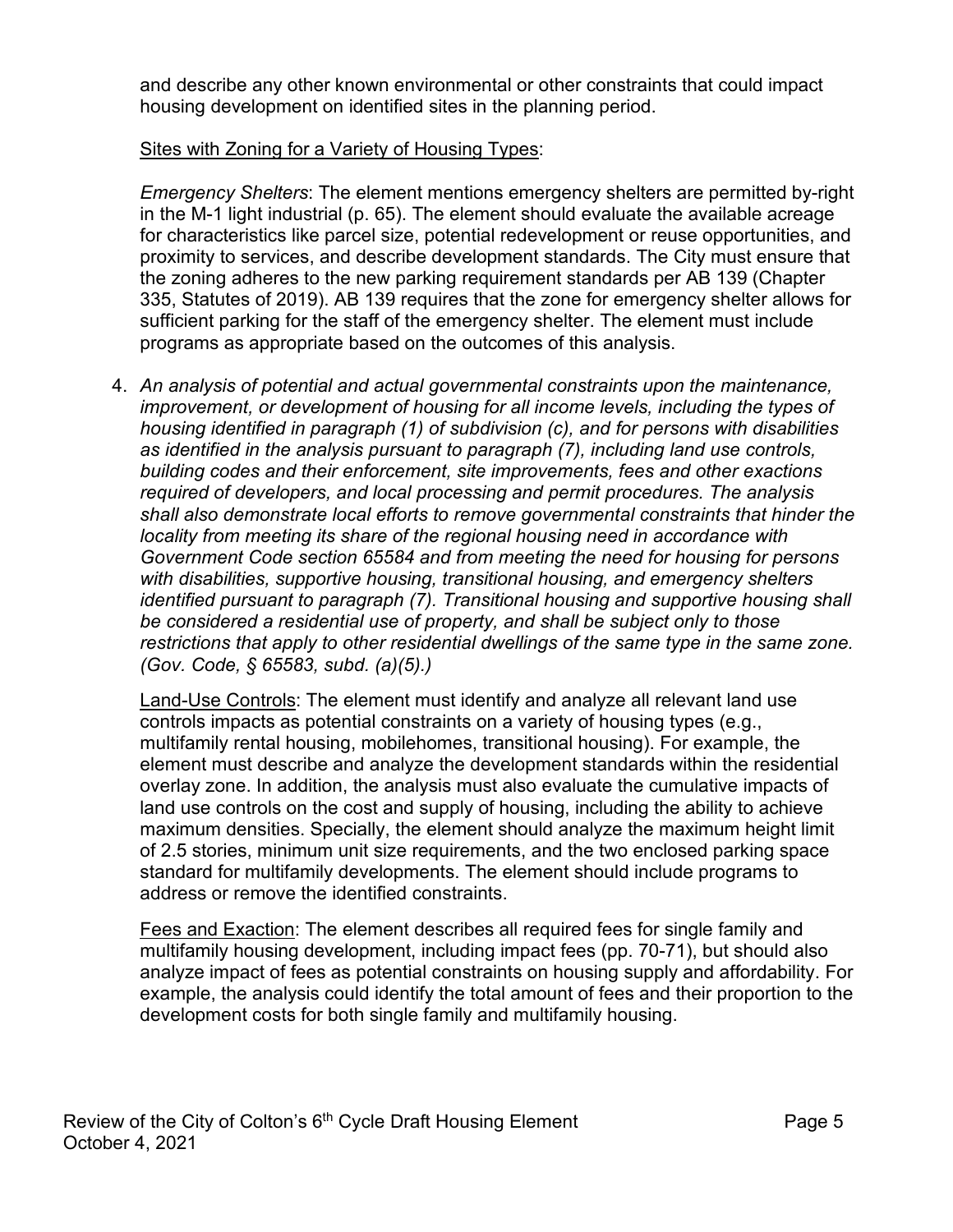Local Processing and Permit Procedures: The element must describe and analyze the City permit processing and approval procedures by zone and housing type for multifamily rental housing and single-family housing. The analysis must evaluate the processing and permit procedures' impacts as potential constraints on housing supply and affordability. For example, the analysis should consider processing and approval procedures and time for typical single family and multifamily developments, including type of permit, level of review (e.g., design review), approval findings and any discretionary approval procedures. In addition, the element should describe the City's SB 35 (Chapter 366, Statutes of 2017) streamlined ministerial approval procedure and application and include programs if appropriate.

Zoning, Development Standards and Fees: The element must clarify its compliance with new transparency requirements for posting all zoning, development standards and fees for each parcel on the jurisdiction's website.

Constraints on Housing for Persons with Disabilities: The element (p. 65) currently details that residential care facilities serving seven or more persons are permitted with a conditional use permit (CUP), in VL, R1, R2, R3, and R4 Zones. The CUP and exclusion from listed zones should be analyzed as a constraint on housing for persons with disabilities, and the element should include actions as appropriate to remove or mitigate the constraints. In addition, while the element briefly mentions the City's reasonable accommodation process, it should also describe the procedure and evaluate impacts, including identifying and analyzing findings of approval.

5. *An analysis of potential and actual nongovernmental constraints upon the maintenance, improvement, or development of housing for all income levels, including the availability of financing, the price of land, the cost of construction, the requests to develop housing at densities below those anticipated in the analysis required by subdivision (c) of Government Code section 65583.2, and the length of time between receiving approval for a housing development and submittal of an application for building permits for that housing development that hinder the construction of a locality's share of the regional housing need in accordance with Government Code section 65584. The analysis shall also demonstrate local efforts to remove nongovernmental constraints that create a gap between the locality's planning for the development of housing for all income levels and the construction of that housing. (Gov. Code, § 65583, subd. (a)(6).)*

The element must be revised to include analysis of requests to develop housing at densities below those anticipated, and the length of time between receiving approval for a housing development and submittal of an application for building permits that potentially hinder the construction of a locality's share of the regional housing need. The element must also include a description of any program(s) that mitigate nongovernmental constraints that create a gap in the jurisdictions ability to meet RHNA by income category. (Gov. Code, § 65583.2, subd. (c)(3).)

6. *Analyze any special housing needs such as elderly; persons with disabilities, including a developmental disability; large families; farmworkers; families with female heads of*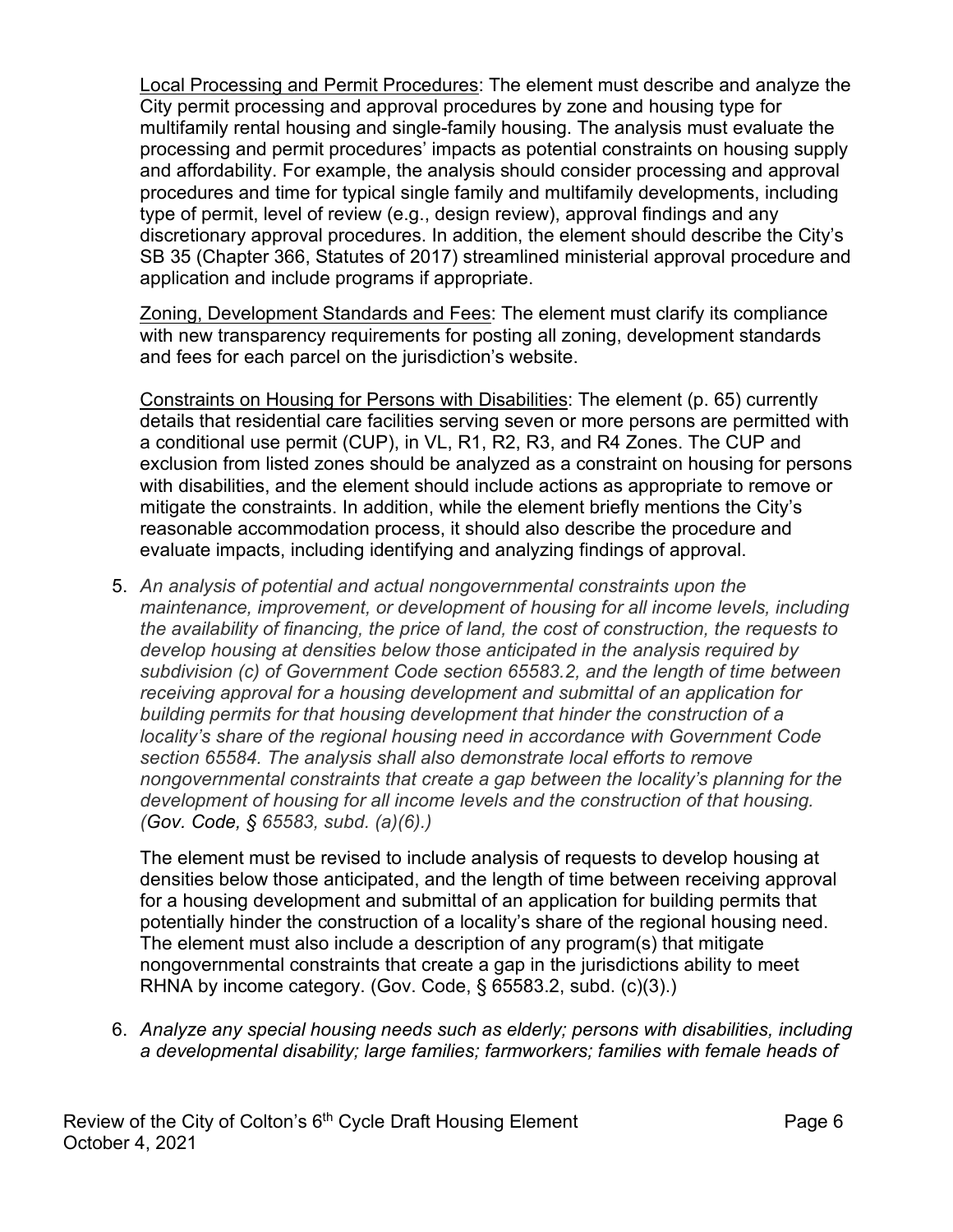*households; and families and persons in need of emergency shelter. (Gov. Code, § 65583, subd. (a)(7).)*

While the element quantifies the City's special needs populations, it must also analyze their special housing needs. For a complete analysis of each population group, the element should discuss challenges faced by the population, the existing resources to meet those needs (availability senior housing units, # of large units, # of deed restricted units, etc.,), an assessment of any gaps in resources, and proposed policies, programs, and funding and other strategies to help address those gaps.

## **C. Housing Programs**

1. *Include a program which sets forth a schedule of actions during the planning period, each with a timeline for implementation, which may recognize that certain programs are ongoing, such that there will be beneficial impacts of the programs within the planning period, that the local government is undertaking or intends to undertake to implement the policies and achieve the goals and objectives of the housing element through the administration of land use and development controls, the provision of regulatory concessions and incentives, and the utilization of appropriate federal and state financing and subsidy programs when available. The program shall include an identification of the agencies and officials responsible for the implementation of the various actions. (Gov. Code, § 65583, subd. (c).)*

To address the program requirements of Government Code section 65583, subdivision (c)(1-6), and to facilitate implementation, programs should include: (1) a description of the City's specific role in implementation; (2) definitive implementation timelines; (3) objectives, quantified where appropriate; and (4) identification of responsible agencies and officials. Programs to be revised include the following:

*Program 1 (Master Plans to Accommodate Diverse Housing Types)*: Provide specific actions the City will implement to achieve program objectives.

*Program 2 (Appropriate Development Standards)*: Provide specific actions and timelines to implement this this program.

*Program 7 (Density Bonus)*: Provide information on whether the City's density bonus ordinance complies with State Density Bonus Law and provide specific timeframes for updating the ordinance if required.

*Program 8 (Mixed Use Development)*: Provide specific timeframes for when the City will seek partnerships.

*Program 12 (Zoning Regulations and Initiatives for Extremely Low-Income (ELI) and Special Needs Housing)*: Provide specific timeframes for the amendment to the development code. Amendments should be make early enough (e.g., within one year of adoption of the element) to have a beneficial impact within the planning period.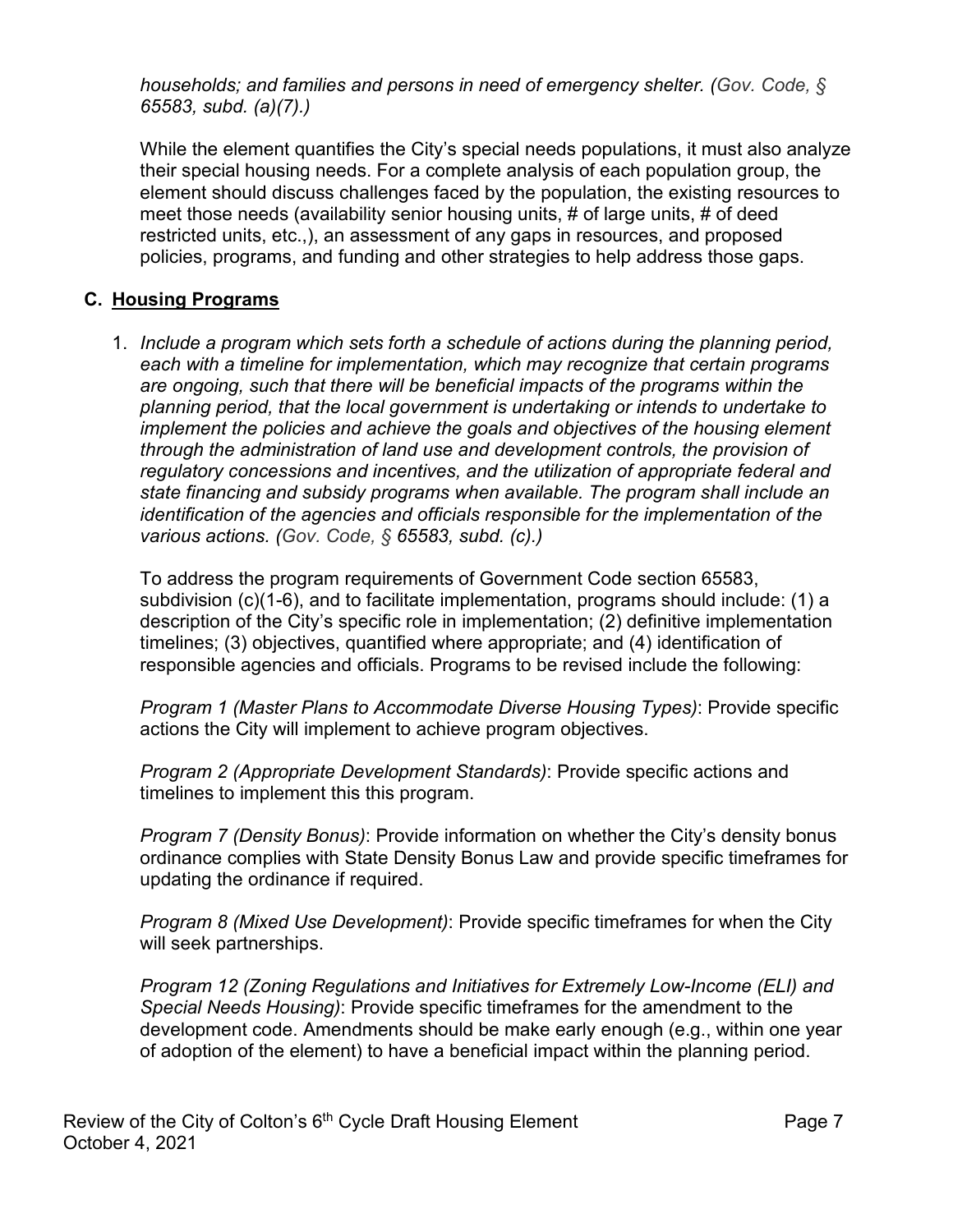2. *Identify actions that will be taken to make sites available during the planning period with appropriate zoning and development standards and with services and facilities to accommodate that portion of the city's or county's share of the regional housing need for each income level that could not be accommodated on sites identified in the inventory completed pursuant to paragraph (3) of subdivision (a) without rezoning, and to comply with the requirements of Government Code section 65584.09. Sites shall be identified as needed to facilitate and encourage the development of a variety of types of housing for all income levels, including multifamily rental housing, factory-built housing, mobilehomes, housing for agricultural employees, supportive housing, singleroom (SRO) occupancy units, emergency shelters, and transitional housing. (*Gov. Code, § *65583, subd. (c)(1).)*

As noted in Finding B4, the element does not include a complete site analysis, therefore, the adequacy of sites and zoning were not established. Based on the results of a complete sites inventory and analysis, the City may need to add or revise programs to address a shortfall of sites or zoning available to encourage a variety of housing types. In addition, the element should be revised as follows:

- Program 9 (Provision of Adequate Sites): Page 90 of the element states that the City will increase its zoning in the R3/R4 zone to allow for a maximum of 25 units; however, the Housing Plan does not include this commitment. The element must reference this zone change as part of the program commitments to provide for adequate sites.
- As the element has identified a shortfall of adequate sites accommodate the regional housing need for lower-income households, Program 9 should specifically identify the shortfall including the number of acres to be rezoned, and commit to the following:
	- permit owner-occupied and rental multifamily uses by-right for developments in which 20 percent or more of the units are affordable to lower-income households. By-right means local government review must not require a CUP, planned unit development permit, or other discretionary review or approval;
	- accommodate a minimum of 16 units per site;
	- require a minimum density of 20 units per acre; and
	- at least 50 percent of the lower-income need must be accommodated on sites designated for residential use only or on sites zoned for mixed uses that accommodate all of the very low and low-income housing need, if those sites:
		- o allow 100 percent residential use, and
		- $\circ$  require residential use occupy 50 percent of the total floor area of a mixed-use project.

For additional information, see the Building Blocks' at [http://www.hcd.ca.gov/community-development/building-blocks/program](http://www.hcd.ca.gov/community-development/building-blocks/program-requirements/identify-adequate-sites.shtml)[requirements/identify-adequate-sites.shtml.](http://www.hcd.ca.gov/community-development/building-blocks/program-requirements/identify-adequate-sites.shtml)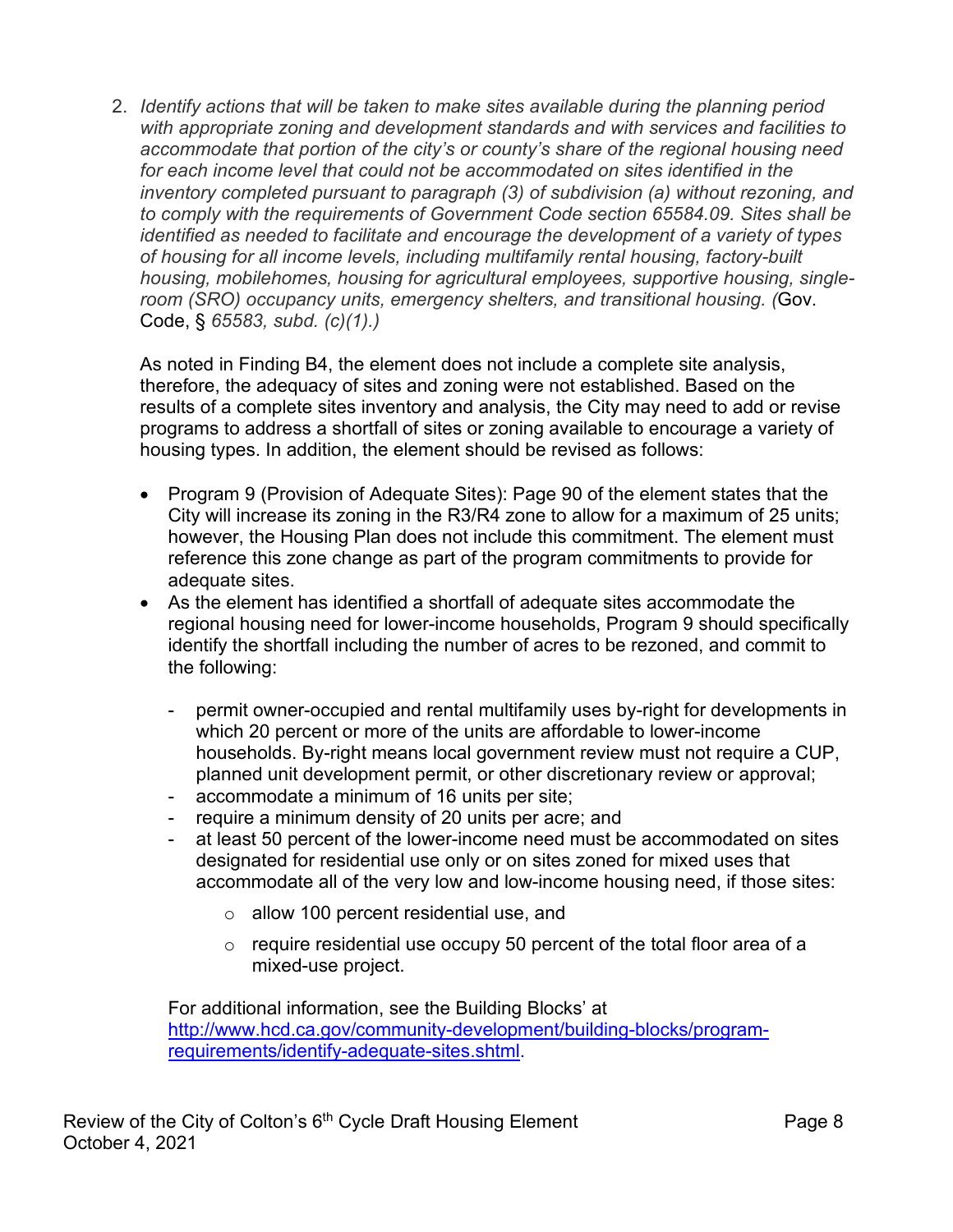3. *The housing element shall contain programs which assist in the development of adequate housing to meet the needs of extremely low-, very low-, low- and moderateincome households. (Gov. Code, § 65583, subd. (c)(2).)*

The element must include a program(s) to assist in the development of housing affordable to low-, very low- and ELI households. Programs must be revised or added to the element to assist in the development of housing for ELI households. Program actions could include prioritizing some funding for housing developments affordable to ELI households and offering financial incentives or regulatory concessions to encourage the development of housing types, such as multifamily, SRO units, to address the identified housing needs for ELI households. For additional information, see the Building Blocks at [http://www.hcd.ca.gov/community-development/building](http://www.hcd.ca.gov/community-development/building-blocks/housing-needs/extremely-low-income-housing-needs.shtml)[blocks/housing-needs/extremely-low-income-housing-needs.shtml.](http://www.hcd.ca.gov/community-development/building-blocks/housing-needs/extremely-low-income-housing-needs.shtml)

4. *Address and, where appropriate and legally possible, remove governmental and nongovernmental constraints to the maintenance, improvement, and development of housing, including housing for all income levels and housing for persons with disabilities. The program shall remove constraints to, and provide reasonable accommodations for housing designed for, intended for occupancy by, or with supportive services for, persons with disabilities. (Gov. Code, § 65583, subd. (c)(3).)*

As noted in Finding B4, the element requires a complete analysis of potential governmental and nongovernmental constraints. Depending upon the results of that analysis, the City may need to revise or add programs and address and remove or mitigate any identified constraints.

5. *Promote AFFH opportunities and promote housing throughout the community or communities for all persons regardless of race, religion, sex, marital status, ancestry, national origin, color, familial status, or disability, and other characteristics protected by the California Fair Employment and Housing Act (Part 2.8 (commencing with Section 12900) of Division 3 of Title 2), Section 65008, and any other state and federal fair housing and planning law. (Gov. Code, § 65583, subd. (c)(5).)*

As noted in Finding B1, the element must include a complete analysis of AFFH. Based on the outcomes of that analysis, the element must add or modify programs. Goals and actions must significantly seek to overcome contributing factors to fair housing issues. Currently, the element identifies program(s) to encourage and promote affordable housing; however, most of these programs do not appear to facilitate any meaningful change nor address AFFH requirements. Furthermore, the element must include metrics and milestones for evaluating progress on programs, actions, and fair housing results.